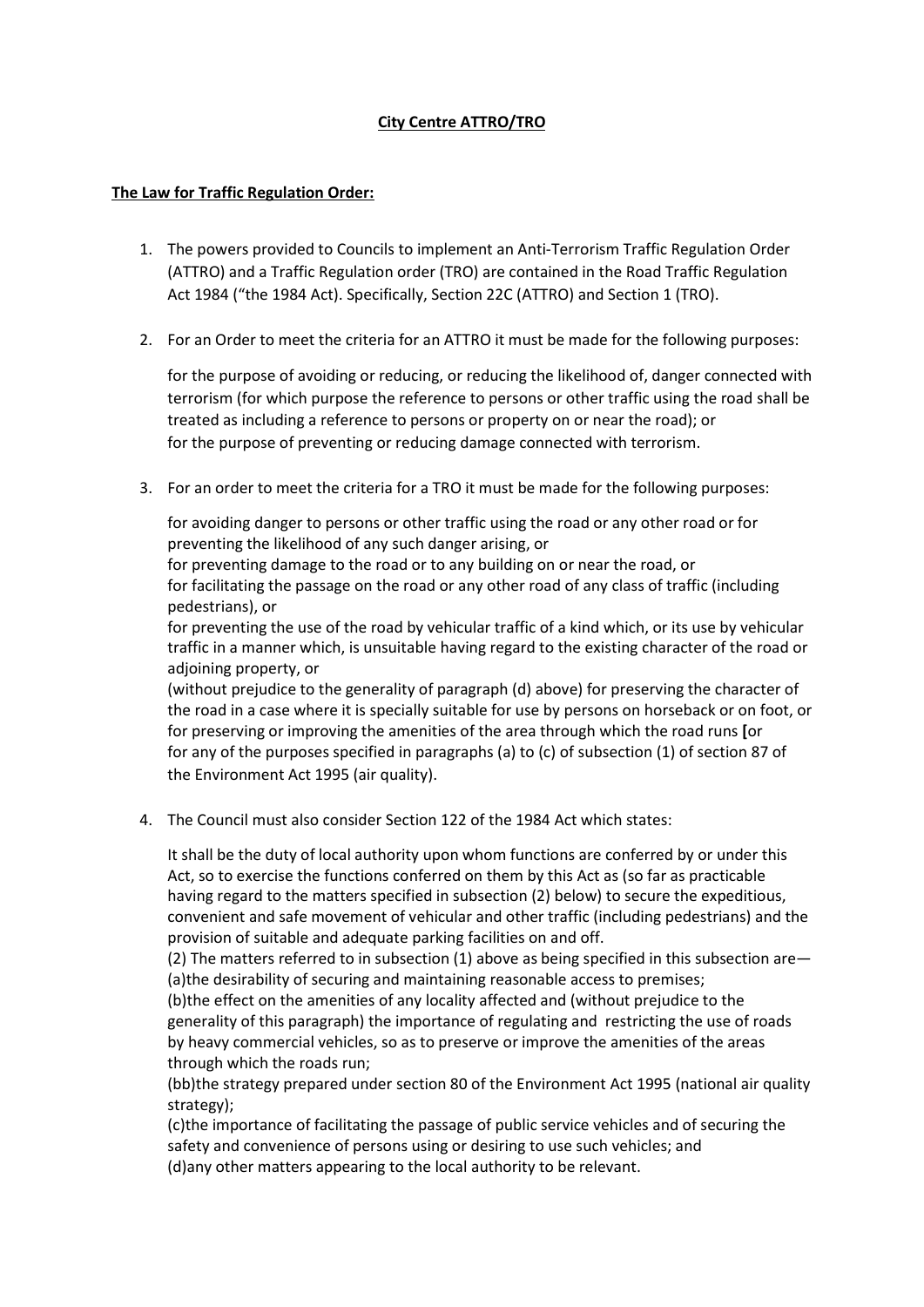- 5. The Local Authorities' Traffic Orders (Procedure) Regulations 1996 ("The 1996 Regulations") under Regulation 6 requires the Council to consult, before making an order, such organisations representing persons likely to be affected by the order.
- 6. An objection to the order can be made during the advertisement period (21 days) prior to make the order final. If such an objection is made and cannot be resolved the Council may be required to hold a public inquiry. Paragraph 9(3)(a) The 1996 Regulations sets out when a public inquiry is mandatory that being: its effect is to prohibit the loading or unloading of vehicles or vehicles of any class in a road on any day of the week at all times; before 07.00 hours; between 10.00 and 16.00 hours; or after 19.00 hours, or its effect is to prohibit or restrict the passage of public service vehicles along a road.
- 7. By virtue of Section 35 of the 1984 Act any person can object to the making of a TRO within 6 weeks of the date the order is made, please note that although the ATTRO is made under section 22c this section simply adds anti-terrorism as a purpose for the making of an order under section 1, thus an ATTRO is still a TRO for the purposes of objection.
- 8. The Council will need to discharge the public sector equality duty under section 149 of the Equality Act 2010 ("the 2010 Act") before making any order.
- 9. There is a range of protected characteristics in the 2010 Act.
- 10. The Council should consider Section 6 of the Crime and Disorder Act 1998 which imposes a duty to formulate and implement certain types of strategies. If the Councils strategy makes reference to or is relevant to the proposed ATTRO this can be taken into account in deciding whether or not to make the proposed ATTRO.
- 11. The Council should also consider Section 17(1) of the Crime and Disorder Act 1998 which states:

## Duty to consider crime and disorder implications.

(1)Without prejudice to any other obligation imposed on it, it shall be the duty of each authority to which this section applies to exercise its various functions with due regard to the likely effect of the exercise of those functions on, and the need to do all that it reasonably can to prevent,

 (a)crime and disorder in its area (including anti-social and other behaviour adversely affecting the local environment); and

(b)the misuse of drugs, alcohol and other substances in its area; and

(c)re-offending in its area